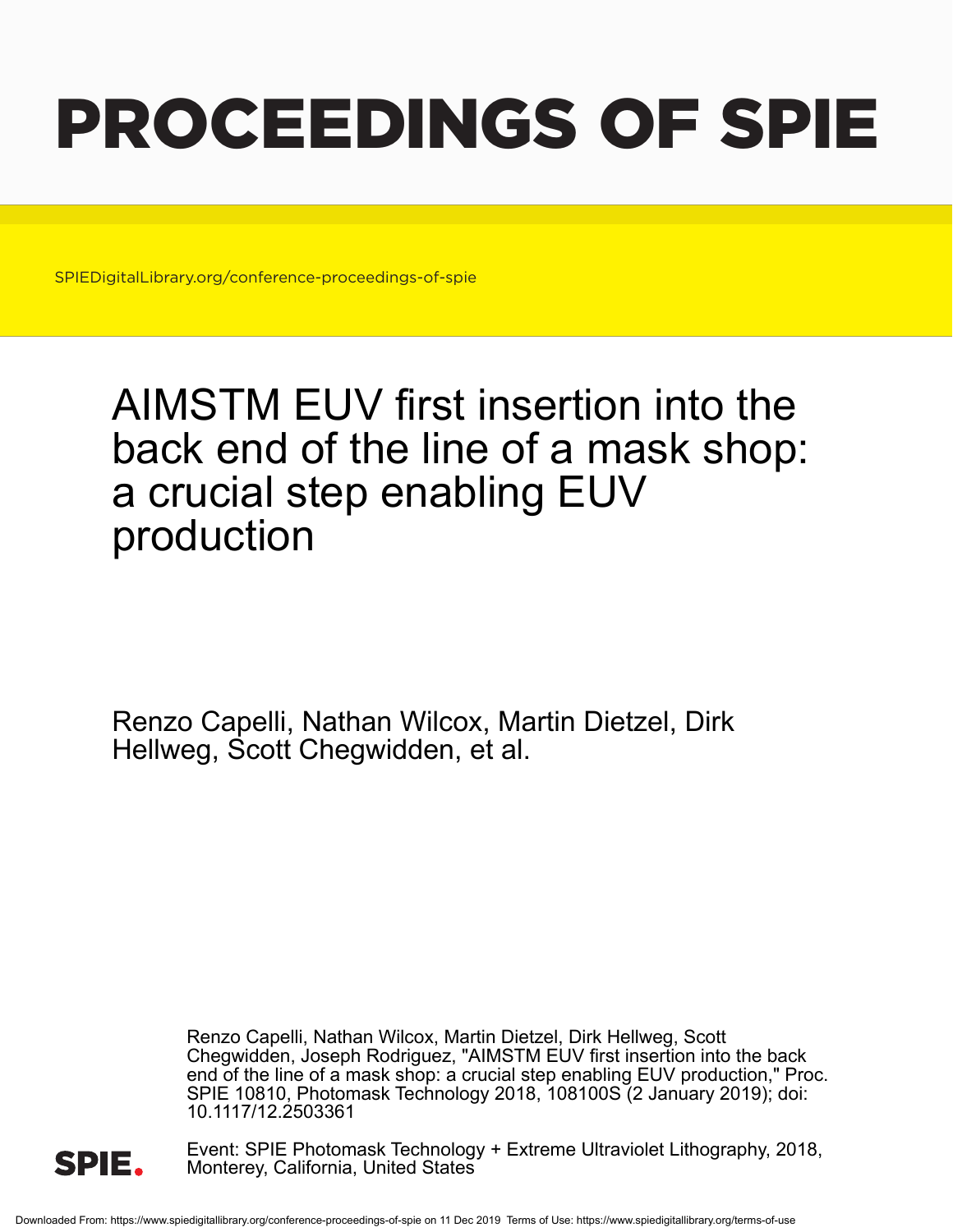### **AIMSTM EUV first insertion into the back end of the line of a mask shop: a crucial step enabling EUV production**

Renzo Capelli<sup>1</sup>, Nathan Wilcox<sup>2</sup>, Martin Dietzel<sup>1</sup>, Dirk Hellweg<sup>1</sup>, Scott Chegwidden<sup>2</sup>, Joseph  $Rodriguez<sup>2</sup>$ 

<sup>1</sup> Carl Zeiss SMT GmbH, Rudolf-Eber-Str. 2, 73447 Oberkochen, Germany

<sup>2</sup> Intel Corporation, Bowers Avenue, Santa Clara, CA, USA

#### **ABSTRACT**

EUV lithography is being prepared for insertion into the semiconductor production processes to continue the reduction of critical feature sizes at subsequent process nodes. To support that EUV wafer lithography development and production, the EUV photomask infrastructure similarly needs to be ready to support the shipment of EUV photomasks. EUV photomasks will require tighter process controls and tighter defect specifications to meet the requirements necessary for the wafer manufacturing insertion node. The novelty of the EUV lithography process combined with the high degree of complexity of the EUV photomask structure and process each contribute to the tightening of EUV photomask requirements, requiring accurate metrology to ensure fidelity to the photomask specifications.

To fully address the industry requirements for EUV defectivity review and actinic mask qualification, ZEISS and the SUNY POLY SEMATECH EUVL Mask Infrastructure consortium have developed and commercialized the EUV aerial image metrology system, the  $\text{AIMS}^{\text{TM}}$  EUV. The first commercial platform is already installed at a customer site and is available to support the EUV photomask production pipeline.

This paper shows how the proven technology of the ZEISS aerial image system implemented into the  $\text{AIMS}^{\text{TM}}$  EUV platform supports EUV photomask production in the back end of the line of Intel photomask manufacturing shop. Alongside with describing the essential development phases of the platform at customer site, examples of the reproducible measurement quality, as well as stability of the imaging fidelity of the system in production will be shown. In addition, the system output together with the experience on uptime and availability of the AIMS<sup>TM</sup> EUV platform in production is presented.

**Keywords:** Mask metrology, AIMS™, Aerial image review, EUV, scanner emulation, defect review, EUV optics

#### **1. INTRODUCTION**

The EUV mask infrastructure has seen tremendous achievements in recent years, with the EUV semiconductor industry requesting and supporting the effort to develop the needed infrastructure. It is with this shared effort that the industry can now count on the current availability of metrology techniques, actinic metrology tools, and optimized blank and mask manufacturing processes to meet the requirements for EUV pilot production and eventual high volume manufacturing. As the first EUV scanner systems were being delivered by ASML, requiring source power increases to reach the 250W production goal, the top EUV mask manufacturing challenges requiring significant improvement were EUV blank and mask defectivity [1].

Since then, many areas have seen consistent improvement. Excluding solutions for manufacturable EUV pellicles and availability of an actinic patterned mask inspection tool, the mask shop may now be equipped with all tools necessary in the EUV mask production flow [2]. During these early days of EUV pilot production, EUV mask defect review and repair verification have been approached from two different perspectives. The first approach involves the use of extensive simulation capabilities to estimate the expected wafer defect arising from mask defects. The mask defects are characterized using defect information gathered from several disparate metrology methods, and then the expected wafer defect is simulated based upon these available mask defect characterizations. While this approach exploited the existing 193nm metrology and commercial software infrastructure, this option introduces many sources of errors leading to uncertainty in the predicted wafer defect. Furthermore, this approach may be challenging to setup in a production environment due to the complexity and risk management of the combined systematic sources of uncertainty. The second approach, more simple and direct, is based upon mask aerial image technology and delivers the aerial image of the potential mask defects identified during prior mask inspection operations. Amongst actinic metrology solutions available for a mask shop, the AIMS<sup>TM</sup> systems offer an industry standard for mask aerial imaging, guaranteeing performance according to industry requirements by fully emulating the EUV scanner imaging conditions: illumination scheme, numerical aperture (NA), scanner quality aberrations, and pupil rotation emulation [3]. These capabilities guarantee that all relevant information collected by the scanner optics in order to form the aerial image exposed onto the wafer, are collected in the same way by the  $\text{AIMS}^{\text{TM}}$  EUV. The defect disposition and repair verification processes can therefore flow quickly, efficiently, and without the associated uncertainties accompanying

> Photomask Technology 2018, edited by Emily E. Gallagher, Jed H. Rankin, Proc. of SPIE Vol. 10810, 108100S · © 2018 SPIE · CCC code: 0277-786X/18/\$18 · doi: 10.1117/12.2503361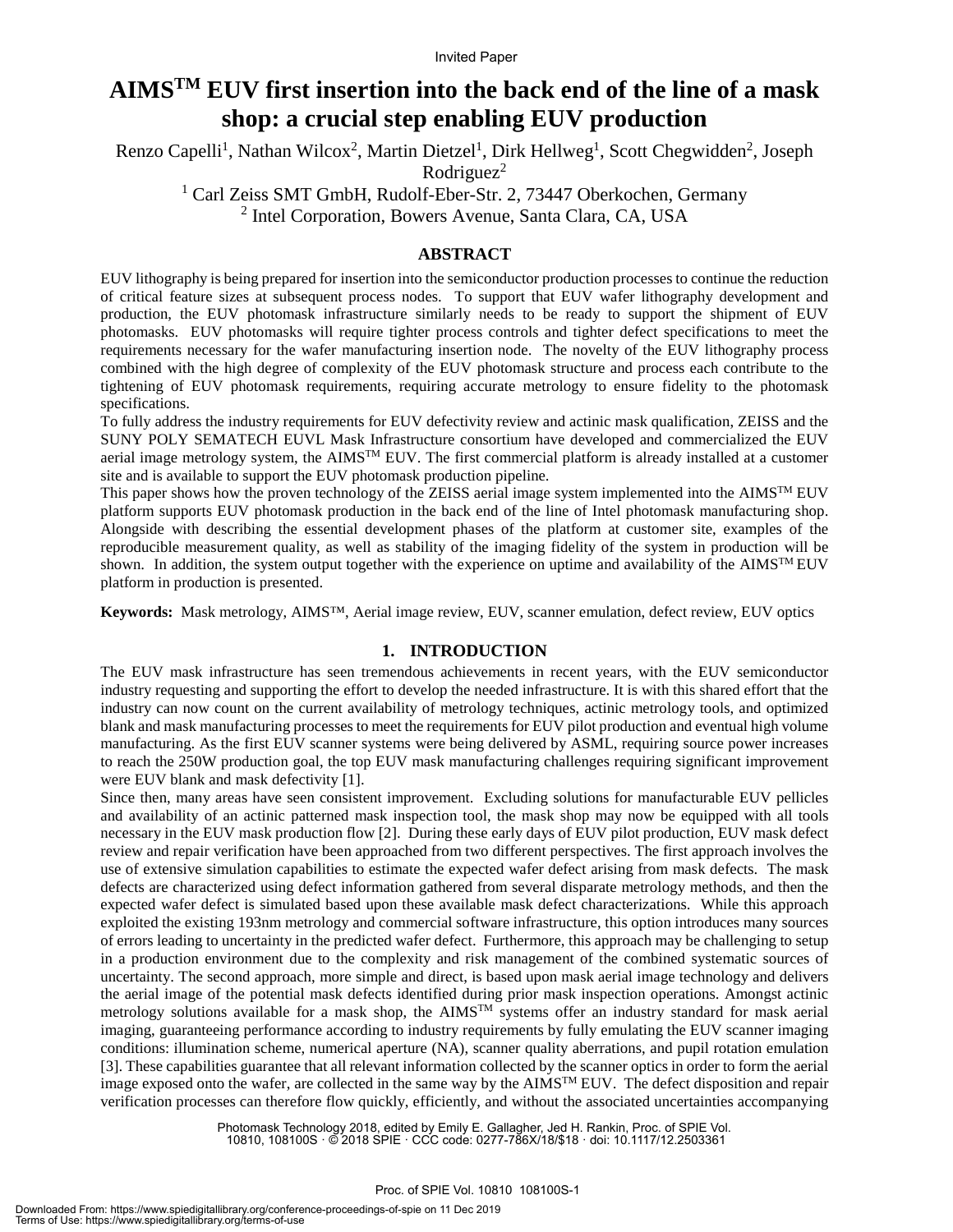the simulation approaches, improving reliability and turnaround time for mask defect verification within a production environment.

Figure 1 shows the mask production flow in a mask shop employing the AIMS<sup>TM</sup> EUV: the back end of the line processes are dominated by defect review and repair verification, along with the repair performed by the MeRiT® tool. The ZEISS AIMSTM-MeRiT® closed loop solution has become an industry standard for 193nm systems, and it now continues doing so for EUV masks, fulfilling the industry's requirement to support EUV mask manufacturing.



**Figure 1**: Exemplary mask production flow process. On the top line and in orange highlighted, the steps in which AIMSTM EUV is used. Bottom panel: 1. AIMS<sup>TM</sup> EUV aerial image of the defect. 2. Mask SEM image of the defective area acquired by the MeRiT® before repair. 3. Mask SEM image of the repaired area. 4. AIMSTM EUV aerial image of the repaired defect.

In this paper, the performance and achievements of the AIMS<sup>TM</sup> EUV tool in production at Intel Mask Operations will be presented. Chapter 2 includes a comparison of the performance results achieved during factory acceptance and final acceptance at customer site, with special focus on imaging parameters such as critical dimension (CD) measurement repeatability and Edge Placement Error (EPE) measurement stability. Chapter 3 will present data acquired with the  $AIMS^{TM} EUV$  tool in production at Intel: particle contamination monitoring, tool availability, metrology and imaging stability will be the topics discussed. To conclude, an example of  $\text{AIMS}^{\text{TM}}\text{-}\text{MeRiT}^{\text{\textcirc}}$  closed loop solution for defect disposition and repair verification will be shown, together with the full automated analysis capabilities provided by ZEISS digital solutions.

#### **2. AIMSTM EUV BEFORE ENTERING PRODUCTION: FACTORY AND FINAL ACCEPTANCE**

The first AIMS<sup>TM</sup> EUV commercial system was delivered to Intel in 2017, after a successful factory acceptance test program which involved a performance demonstration of the system's main capabilities, including imaging, handling, and cleanliness. In terms of imaging performance, measurement accuracy and measurement repeatability are the two main requirements which a commercial tool needs to fulfill. To judge the stability of the imaging following disassembly, shipment, and re-integration at the Intel mask shop, the same set of measurements were repeated both at factory acceptance at Zeiss and also final acceptance at the Intel site. The results of the two measurement sets were compared to confirm good agreement was achieved and to thereby ensure the necessary optical performance stability required to qualify the tool into production.



**Figure 2**: Comparison of intensity profiles of one contact hole array as acquired at factory acceptance and final acceptance. Left: full AIMSTM EUV aerial image (8 by 8 um at mask). Center left: Zoom in the yellow region of left panel image. Center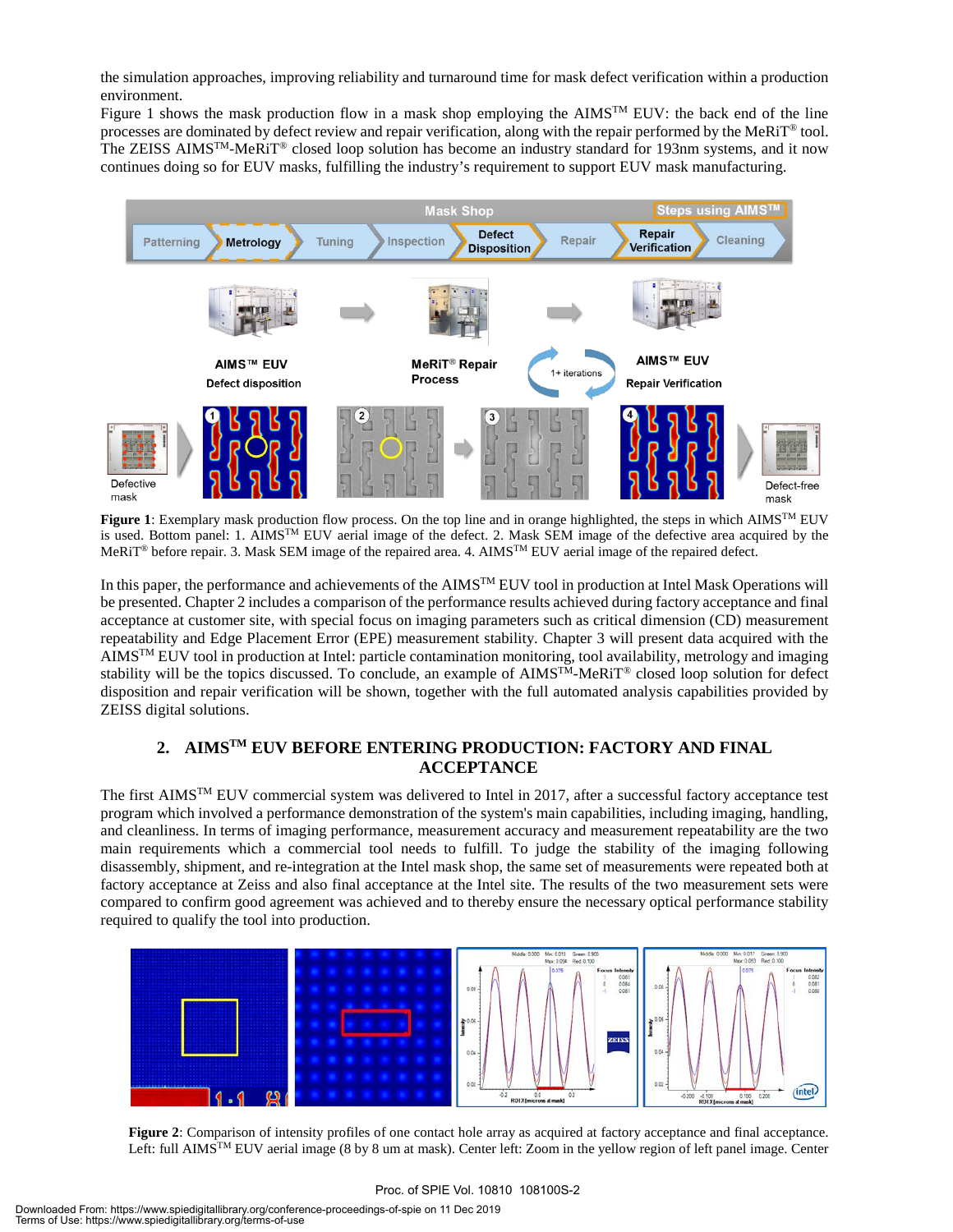right: Intensity profile of the normalized aerial image for three focal planes as acquired during factory acceptance. Right: Intensity profile of the normalized aerial image for three focal planes as acquired during final acceptance.

The first set of results reported in this paper present the comparison between two through focus stacks of aerial images acquired at the same mask position during factory and final acceptance. The ZEISS proprietary metrology embedded within the AIMSTM EUV control system budgets all components which contribute to the overall quality of the final aerial image in order to ensure good repeatability of the measurements over long time spans and varied tool conditions. An example of such repeatability is shown in Figure 2 above: from left to right, the 80nm contact holes dense array used for this comparison is shown as full field of view (8 by 8 um), a zoom in in the yellow area, and the two intensity profile plots of the four contact holes selected in the red region of interest as acquired at ZEISS headquarter and Intel mask shop during factory and final acceptance respectively. Of note is the overall excellent agreement between the absolute intensities of each of the four contacts, as well as their relative intensity with respect to one another in the two intensity profile plots. The lower intensity of the third contact from the left is also very well reproduced between the two measurements, and it is a feature of the mask itself (local CD variance).

Having confirmed the reliability of the system metrology at guaranteeing the required repeatability of the measurement process, the second item we report is the actual CD measurement repeatability on the short run, i.e. the variance of repeated CD measurements of the same feature within one measurement run, and from run to run.



**Figure 3**: Top left: Exemplary defect and reference images of a lines and spaces dense array used for qualification of CD reproducibility measurements. Right: ∆CD values measured for the central defect ROI at factory and final acceptance, in which the blue area represents a 1σ performance requirement. Bottom left: CD reproducibility results at factory (FAT) and final acceptance (ATP) normalized to a specification value of 1.0.

Amongst the various features used for CD reproducibility qualification, one example from a dense array of 64nm (at mask level) lines and spaces with embedded programmed defects is presented in Figure 3. In one measurement run, 30 repetitions of the defect-reference pair are acquired and the CD deviation introduced by a defect is measured with respect to the reference CD. The right panel of Figure 3 shows the results of such measurements achieved during factory (blue) and final (green) acceptance, with the shaded light blue area representing the one sigma performance requirement. The variance of the ∆CD values measured within each run is also very well reproduced in following runs, with a delta variance < 6%. Furthermore, the absolute agreement between the two set of values is excellent, and contributes to the fulfillment of the dynamic performance qualification, in which imaging stability is qualified over several days, tool conditions, and mask loads. The CD reproducibility results achieved at factory and final acceptance are shown in the table inlet within Figure 3, where the CD reproducibility values are normalized to the target 1σ specification. The reproducibility values achieved by the AIMSTM EUV system for both static and dynamic loads shown are all less than 60% of the target specification.

Together with the demonstration of the system capabilities and performance defined upon commercial agreement between ZEISS and Intel, a further imaging qualification was requested in order to acquire the necessary confidence needed from the mask shop to bring the defect disposition and repair verification tool into production. Intel requested the measurements of EPE on a mask other than the ZEISS calibration mask used for acceptance tests. These qualification were run on different defect types and included CD variations within each given defect type. The top row of Figure 4 shows exemplary defect (A) and reference (B) images acquired within a dense staggered contact hole array, as well as the defect-reference difference image zoomed into the defective area (C), in which the red slice indicates the area used for CD measurement, i.e. the dark feature between two bright holes. For this specific case, the edge placement error is defined as the absolute value of the difference between the CD values of this absorber area in the defect and in the reference image. The bottom panel of Figure 4 shows the results of the EPE measurements for one specific defect type, for which an exemplary case is shown in the aerial images above: within this defect type specifically, the EPE values of six programmed defect CD steps were

#### Proc. of SPIE Vol. 10810 108100S-3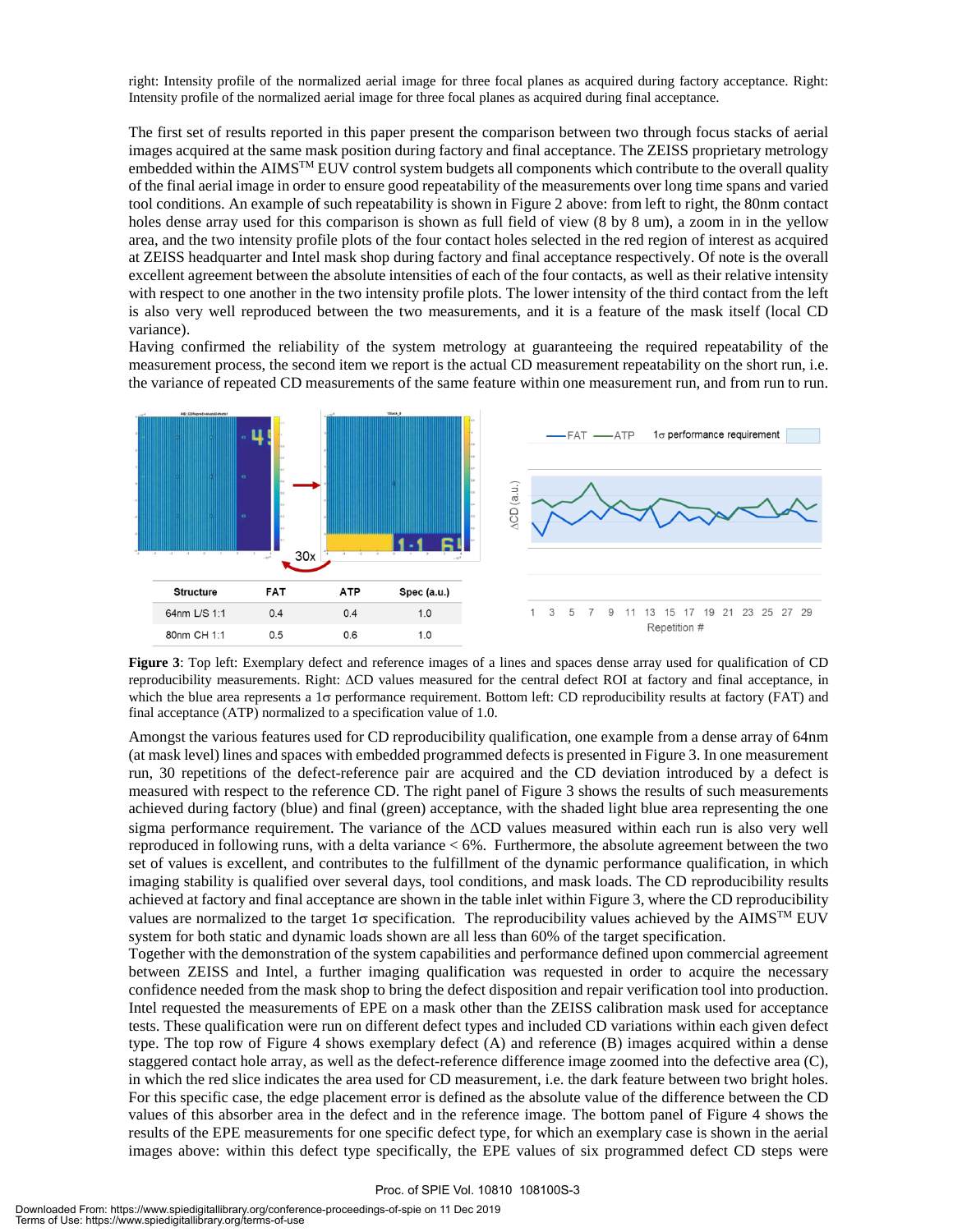measured both at factory and final acceptance, with the results reported in the histogram in Figure 4 (nm at wafer). For this test, the quantity to qualify is the difference between the EPE measurements performed at factory and final acceptance, i.e. the difference between the dark and light blue in the histogram. The EPE long term stability measurement achieved by the AIMSTM EUV system in production at Intel are safely fulfilling the customer requirements to bring and operate the tool into production environment. This excellent stability enables the customer to take very reliable repair and mask defect disposition decisions. To conclude this chapter,  $\text{AIMS}^{\text{TM}}$ EUV demonstrates superior imaging stability providing Intel with the confidence needed for the insertion of the tool into the EUV mask processing flow.



**Figure 4**: Top: aerial image of the staggered contact holes array used for EPE measurement during factory and final acceptance. A. Defect image. B. Reference image. C. Reference and defect image contours superimposed to the defect – reference difference aerial image. The slice used for CD measurement is displayed as a red line connecting two adjacent contours.

#### **3. AIMSTM EUV IN PRODUCTION AT INTEL**

#### **3.1 Tool Availability**

After successful final acceptance at the customer site and subsequent pre-qualification of the AIMS<sup>TM</sup> EUV system, the system was integrated into the EUV mask process flow at the Intel mask shop. This system is the first AIMSTM EUV tool to operate in production environment. Figure 5 reports the tool availability monitoring results for the first  $\sim$ 2.5 months after entering production, with each week represented by a column of the histogram. Three tool availability categories are shown in green (tool available - uptime), yellow (scheduled downtime), and red (unscheduled downtime). By averaging the weekly uptime data provided by Intel, an uptime of  $\sim 65\%$  was reached by the AIMS<sup>TM</sup> EUV tool in Intel mask shop. To give a high level overview of some of the downtime items the system encountered in the first months of operation, please refer to the yellow and red bars in the histogram. Scheduled downtime includes the planned replenishment of the tool with the necessary consumables, planned parts replacements, necessary system preventive maintenance (including fine adjustment of the EUV light path and required system stabilization times), and planned tool monitors to assess system health. Unscheduled downtime events were also observed on the AIMSTM EUV System at Intel. Amongst these, the failure of two controllers for handling and imaging components as well as erroneous metrology calibrations were the dominant sources of unscheduled downtime. The system availability is further expected to improve beyond the reported 65% with the release of updated software specifically targeted towards uptime improvement.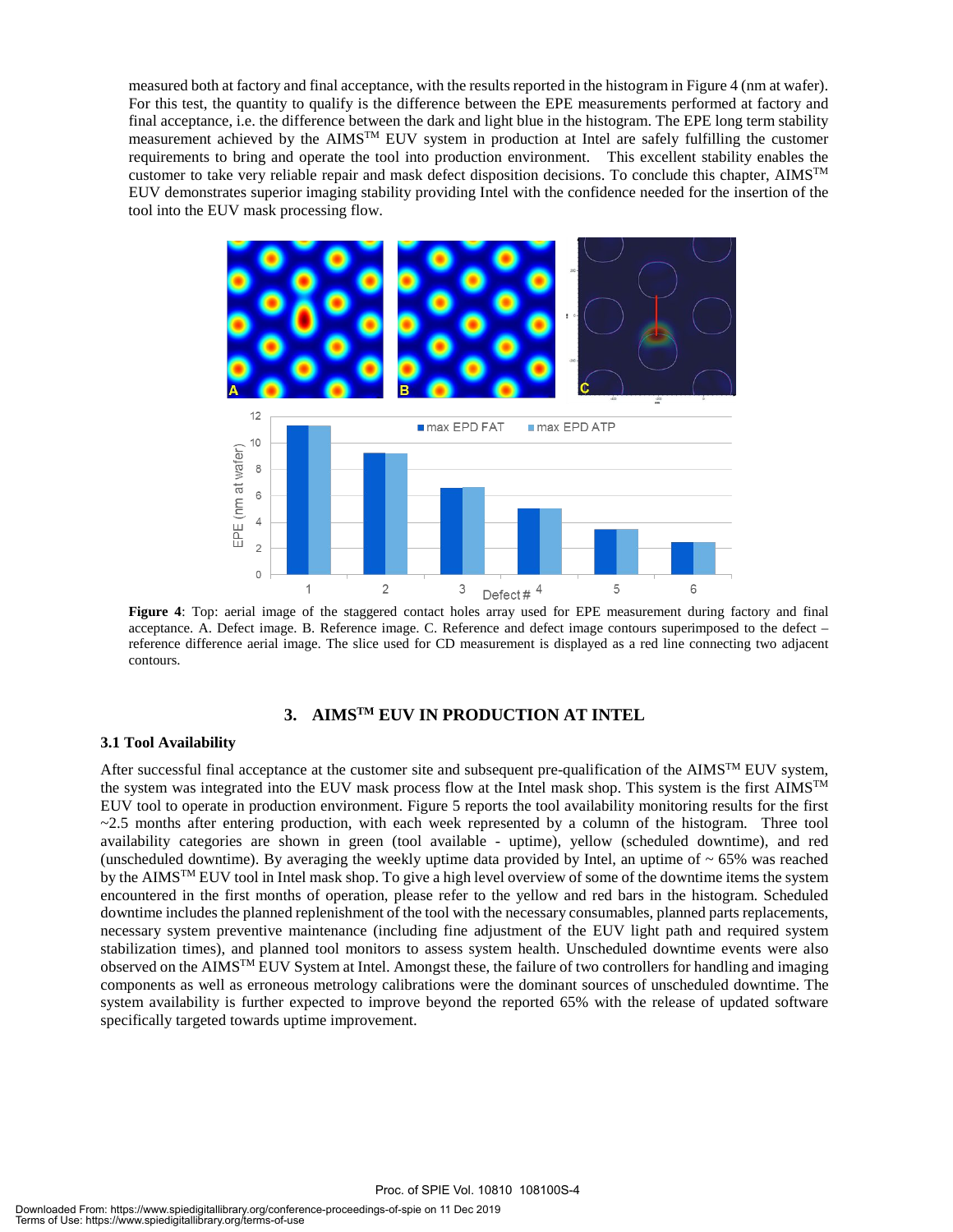

**Figure 5**: Tool availability recording. The different columns represent the weeks for which uptime has been recorded by Intel after tool insertion into production. The categorization Uptime-Downtime is shown in color code, in which a full week time is set to 100%.

#### **3.2 Particle contamination monitoring**

Besides tool availability, the cleanliness of the mask environment and of the full handling path is an important factor for the AIMSTM EUV system, as it is for all EUV metrology, exposure, and processing tools. The ever shrinking feature sizes and defect size requirements due to the improved imaging resolution afforded by EUV exposure, place stringent cleanliness requirements on the AIMS<sup>TM</sup> EUV system. The AIMS<sup>TM</sup> EUV system includes implementation of new materials and technologies to better control the particle generation within the system which could contaminate the EUV photomask.



Monitoring occurrences

**Figure 6**: Particle contamination monitoring results. The number of adders per cycle is plotted in blue and orange for the mask front and back side respectively. Monitoring runs contain different number of cycles.

The particle contamination inside the  $AIMS^{TM}$  EUV tool is monitored constantly by customer in production environment. To carry out this monitoring, mask blanks are cycled in the machine from the operator load port onto the reticle stage and back. Within the loading and unloading cycles, dummy measurements are also executed with the EUV light spot well aligned on the mask blank, in order to closely emulate the measurement procedure and to identify potential sources of mask contamination. The results of the particle contamination monitoring run by Intel in the mask shop are shown in Figure 6. The sample blanks are measured for particles before and after the blanks are introduced into the AIMSTM EUV system. The contamination result for each monitoring sequence is reported on the vertical axis in units of number of particle adders per load/measurement/unload cycle for each monitor, where the number of cycles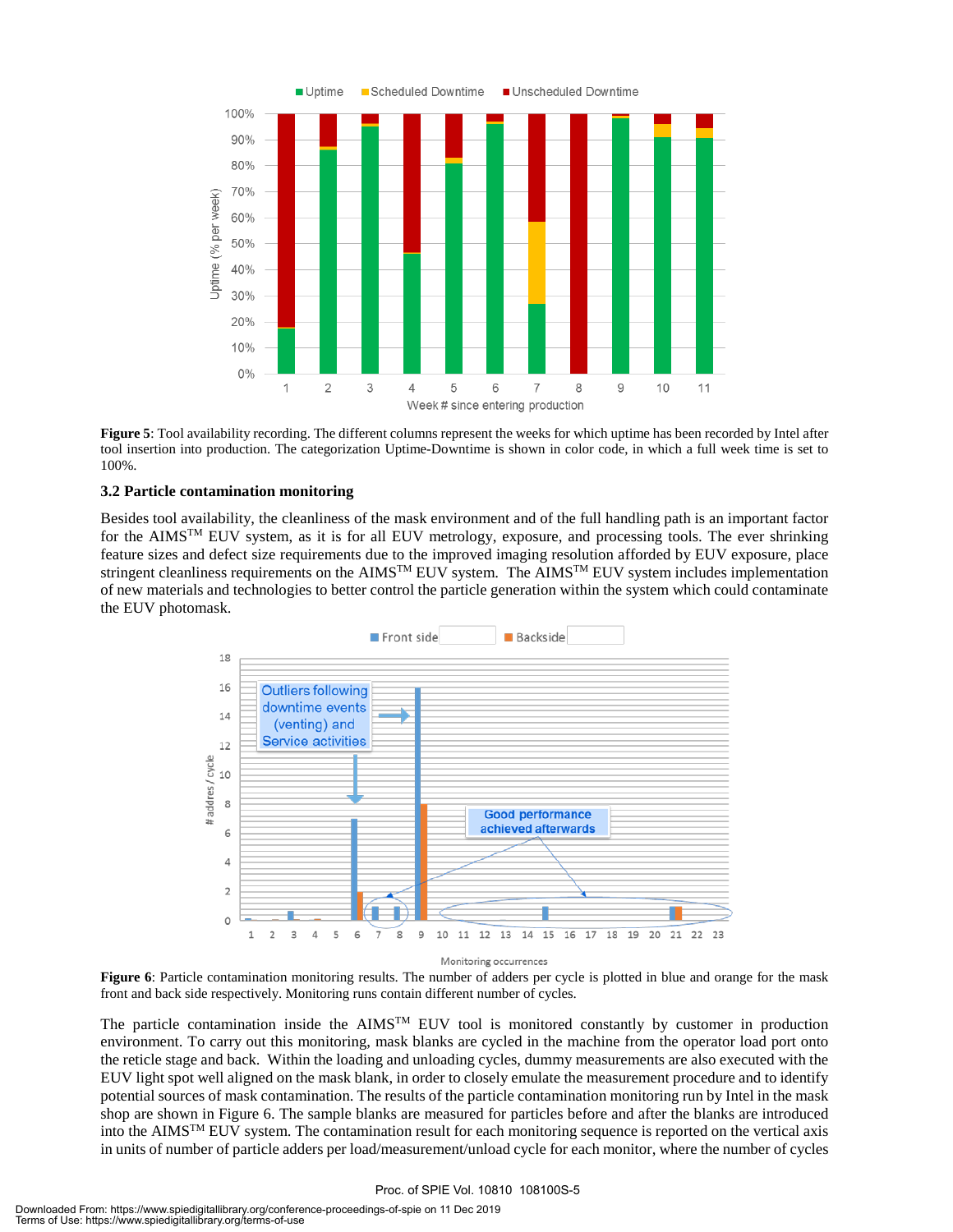may be varied depending upon the nature of the particle monitor being performed. The particle adders/cycle are reported separately for mask front side (absorber or patterned side) to ensure no printing defects are added, as well as for the mask back side, for which cleanliness assures the success of the electrical chucking onto the scanner reticle stage. The histogram in Figure 6 shows that the AIMS<sup>TM</sup> EUV tool currently in production in Intel mask shop provides mostly low contamination and particle free runs. For completeness, two outliers were also reported in the same dataset (see monitoring occurrences 6 and 9): these high contamination results are resulting from cycles run right after tool down events which also involved venting of the vacuum chamber, for which service activities were run on the tool and a higher contamination is somewhat expected. This observation is confirmed and supported by the low contamination results achieved by cycles which were run before and after these outliers. Excluding the two outlier monitors measured immediately after the service activities, all other monitors have met the particle adder requirements for the system, confirming the good level of cleanliness of the AIMS<sup>TM</sup> EUV system as fulfilling the contamination requirements for the mask shop production environment.

#### **3.3. Metrology budgets monitoring: pupil and field illumination homogeneity**

In order to guarantee the platform performance, measurement stability and image quality over time and across all different use cases, the system metrology embedded within the control system needs to establish and monitor budgets from the tool components which actively participate in the creation of the mask aerial image. In order to meet the required imaging specifications, such as measurement accuracy and reproducibility stability, the internal monitor budgets are assigned to meet, among others, illumination uniformity requirements both in the field and in the pupil. To confirm system illumination uniformity stability, normalized field illumination uniformity and pupil pole imbalance are routinely measured and assessed.

#### Field illumination uniformity

As opposed to the 193nm  $\text{AIMS}^{\text{TM}}$  systems, which employ a condenser lens inserted into the illuminator to provide Köhler type illumination, in which all rays coming from the light source are parallel in the object plane, the AIMS<sup>TM</sup> EUV System employs a critical illumination scheme. By having a critical illumination scheme, the AIMS<sup>TM</sup> EUV must assure that all inhomogeneity that may arise within the plasma source are compensated for in the creation of the product aerial image.



**Figure 7**: Description and monitoring result of the AIMSTM EUV field illumination uniformity. Left: raw aerial image of a clear field on a EUV mask as acquired by AIMSTM EUV (see text for features description). Center: clear normalized aerial image of the same mask reflective field. Right: Field illumination uniformity for all monitoring occurrences, values are normalized by the budget requirement.

The left panel of Figure 7 shows an exemplary 8µm by 8µm field of view image of a clear field on the mask as imaged by AIMS<sup>TM</sup> EUV. The cloud shaped intensity structure is a direct image of the source light spot, which exhibits a radial intensity gradient across the field of view. This intensity gradient requires compensation to ensure an accurate aerial image across the field of view. In order to compensate for the difference between the actual imaging intensity distribution and the desired ideal uniform illumination of the full field of view (Figure 7, middle panel), the acquired measurement image is post processed to account for the measured intensity non-uniformity. The aerial images of defective areas or structures in the field of view are thus normalized by the aerial image of the collected clear field image. In order to provide excellent CD measurement repeatability, the system ensures that the uniformity of a normalized clear field constantly stays within budget. The stability of this normalized clear field uniformity is monitored by Intel in production and the results of this monitoring are displayed in the right panel of Figure 7, normalized to a budget of 1.0. It can be seen, that the uniformity of the AIMS<sup>TM</sup> EUV field illumination remains stable over weeks of operation, and always very comfortably within metrology budget. Moreover, it is important to mention, that the measurements presented here are taken over a duration of ~2.5 months, during which consumables were exchanged and the tool optical path was re-adjusted multiple times.

#### Pupil illumination uniformity

The uniformity of the AIMS<sup>TM</sup> EUV illumination is also guaranteed and monitored in the pupil. The intensity imbalance is measured in the horizontal and vertical directions for three pupil images as acquired on three different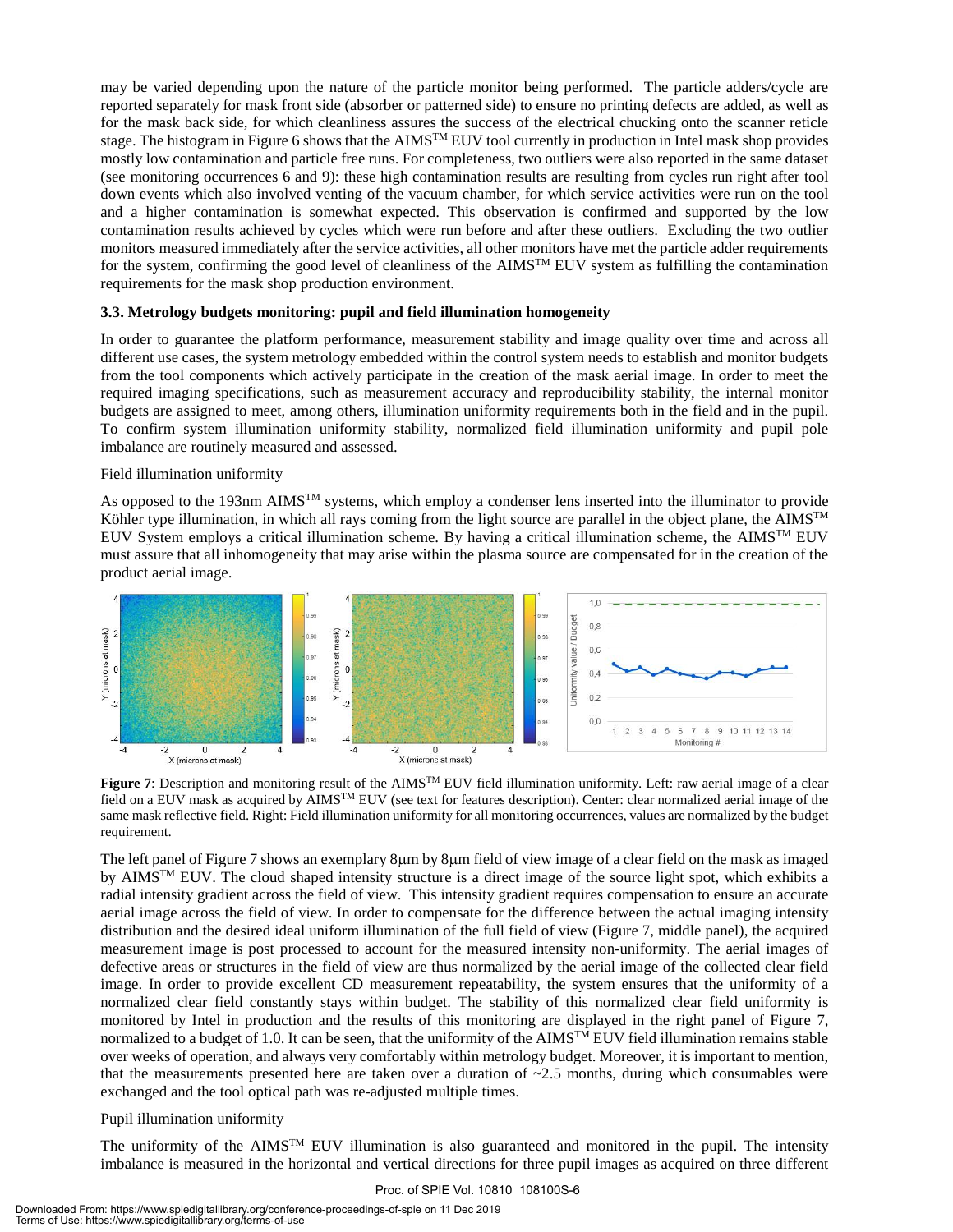position on the mask: center, left and right edges (see left panel of Figure 8). The pupil taken at these positions are inherently different because of the various chief ray angle orientations corresponding to the NXE:33X0 and 34X0 arc shaped illumination slit. The pupil illumination uniformity budgets are designed to be fulfilled for all mask positions, and for this purpose the worst of the pole imbalance values is monitored and plotted in the right panel of Figure 8. From the results, it is clear that illumination uniformity budgets of  $\text{AIMS}^{\text{TM}}$  EUV metrology are also fulfilled in the pupil, as well as in the field. It is finally noted that for CD measurements on the  $\text{AIMS}^{\text{TM}}$  EUV system, the pole imbalance measured in the pupil is not as critical as the inhomogeneity measured in the field, as a limited pole imbalance mainly affects overlay and the placement of the pattern profile within the aerial image field of view.



**Figure 8**: Description and monitoring result of the AIMSTM EUV pupil illumination uniformity. Left: an exemplary mask is shown on which three clear fields are selected for pupil measurements at the mask center and left/right edges. Below the respective pupil images. Right: pole imbalance as measured for the Quasi-Conventional pupil  $(NA=0.33, \sigma=0.20-0.90)$  for all monitoring occurrences, values are the worst between the three positions on the mask and are normalized by the budget requirement

#### **3.4 Edge Placement Error stability monitoring**

Since the first introduction of the AIMS<sup>TM</sup> EUV into the production flow of Intel mask shop, the EPE measurement stability is constantly monitored by the customer for a pre-defined set of programmed defects on a test mask, in order to assure the image quality and measurement results satisfy internal qualification requirements for defect disposition and repair verification. These four defects are intrusion and extrusion types (positive and negative ∆CD with respect to reference), and are manufactured within 2D structures like those reported in Figure 9.



nm **Figure 9**: Defect – Reference difference aerial image and contours of two defect types used for AIMSTM EUV EPE measurement stability monitoring in Intel mask shop. The red cross highlights the defect center, whereas the defective area is displayed within the central area. Within the yellow frame, a zoom in the defective region is displayed.

Within this customer driven EPE stability monitoring, the aerial images of the four defects are acquired together with their corresponding references. Once the defect center of gravity is found by the analysis software (Figure 9 shows snapshots from the AIMS<sup>TM</sup> AutoAnalysis for EUV software interface), the slice (see red line in Figure 9, both panels) which goes through the defect center of gravity and connects the two closest bright features is selected. The CD of the dark area in between the two features is measured within this slice, and the difference with respect to the same feature CD in the reference image is taken as EPE value for one specific defect. The results of the monitoring of each of the four defects' EPE are reported in Figure 10: the left panel shows the EPE measurement values for each monitoring occurrence, the color code referring to the defect type as shown at the bottom right sequence of aerial image snapshots. The standard deviation analysis of each data points series (i.e. defect type/id) is also shown in Figure 10 as a histogram of 3σ values, normalized to the customer provided requirement, of EPE stability measurements run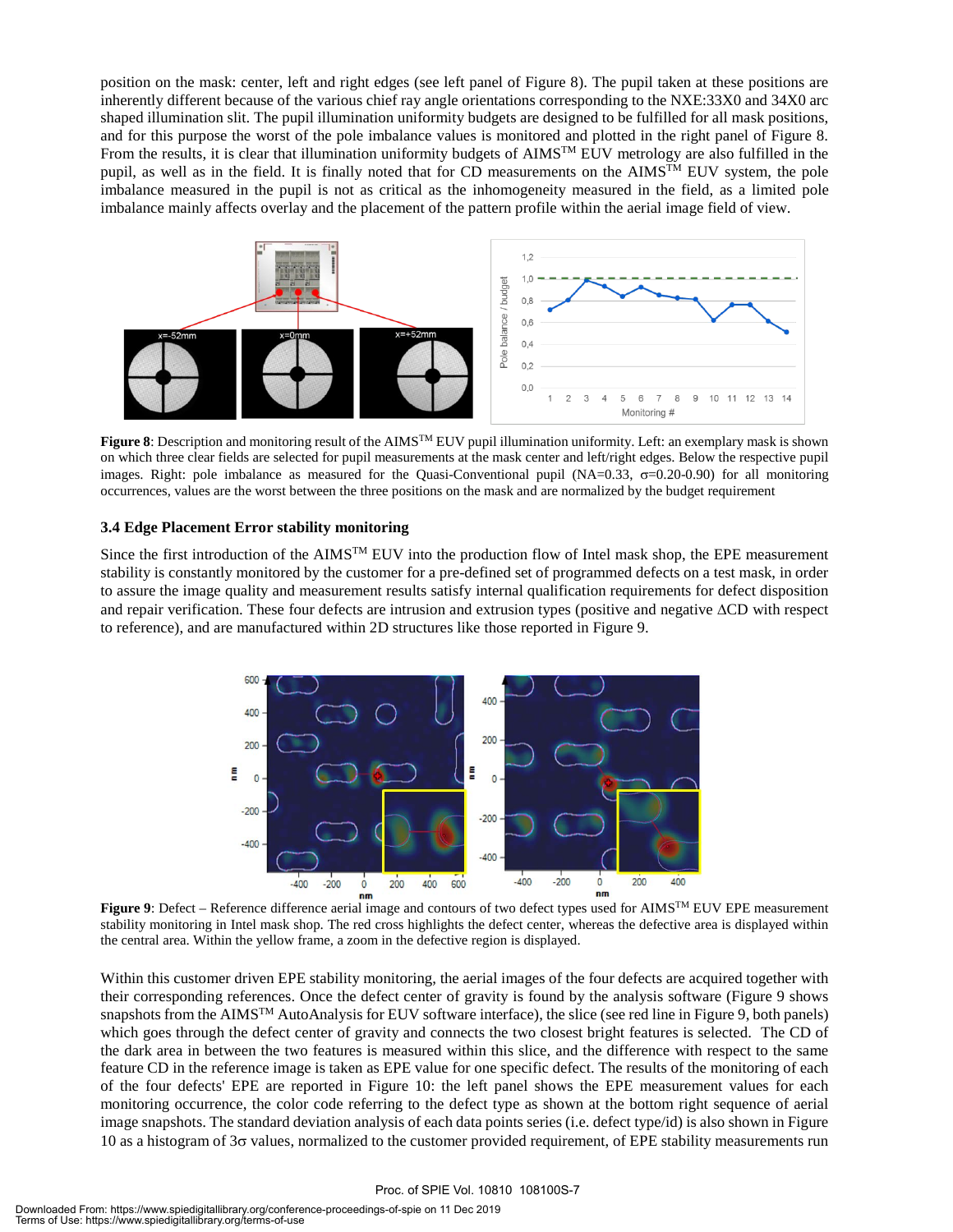over 23 monitoring occurrences. The results show an excellent measurement stability performance over the existing  $AIMS^{TM} EUV$  production lifetime, providing the customer with the confidence necessary for operating such an actinic tool in a production environment. It is clear from the results of the EPE stability monitoring that the AIMS<sup>TM</sup> EUV tool imaging stability meets the customer requirements and provides an excellent platform for actinic defect disposition and review of EUV photomasks.



**Figure 10**. Left: Results of the EPE measurement stability monitoring, reported in arbitrary units. The four series shown in the plot refer to the four different defects analyzed by the monitoring, displayed at the bottom right with color coded frames. Right: statistical analysis of the EPE measurements for the four defects. The values reported are 3σ normalized to the budget requirement.

#### **3.5 AIMSTM EUV – MeRiT® closed loop**

To conclude the sequence of production data from the  $\text{AIMS}^{\text{TM}}$  EUV tool at Intel mask shop presented in this paper, a demonstration of the AIMS<sup>TM</sup> EUV - MeRiT<sup>®</sup> closed loop has been run on an Intel programmed defect mask for an exemplary defect. Having the actinic review capabilities provided by AIMSTM EUV within the mask shop provides shorter turnaround times for the EUV production processes, as well as shorter time to market for the product itself. The printability of any defect type (absorber, particle, phase defect) can be assessed with full scanner emulation in one single exposure with full confidence, avoiding the setup and calibration of complex processes in which the defects are classified by other means of inspection, and their printability on the wafer estimated by a combination of metrology techniques and simulation tools, whose systematics may introduce an uncomfortable level of uncertainty in the final result.

For this specific demonstration, a  $\sim$ 500nm long (4x) extrusion programmed defect within a periodic line and space array has been selected, in which the nominal CD variation (before defect repair) is larger than 20%.

Figure 11 shows the sequence of measurements employed in this process. The pre-repair defect disposition is shown on the top row, in which the mask SEM image of the defect is displayed on the far left, with the programmed defect clearly visible in the center of the image. The  $\text{AIMS}^{\text{TM}}$  EUV aerial image of the defect is displayed second from the left, sided by the aerial image of the reference acquired with the same illumination condition (sigma: Dipole-X). Second from the right is the difference of the two aerial images, in which the contours of the reference and defect are overlaid and the defect area is displayed within a closed red line. Pixel size slices used for the CD deviation analysis are placed within the defective bright feature and are shown in red (fail, ∆CD>8%), yellow (critical, 5%<∆CD<8%), and green (pass, ∆CD<5%). Note that the printability tolerance criteria are configurable, and the criteria applied in this example are set arbitrarily by ZEISS during the aerial image analysis, for illustrative purposes. The sequence of data derived for the pre-repair step is concluded with the plot of the CD deviation measured for each slice selected in the difference aerial image, again with the same color code being applied.

The aerial image analysis has been executed with the fully automated AIMSTM AutoAnalysis EUV, a digital product by ZEISS enabling the customer to automatically identify and analyze the defect within AIMS<sup>TM</sup> EUV aerial images according to standard recipes and generate user customizable summary result reports [4]. Three advantages are clear for the customer production flow. First, highly repeatable results are provided thanks to a reliable and reproducible defect repair and repair verification. Second, the software adapts to the mask shop flow by providing customizable analysis strategies and reporting. Third, and finally, the software contributes to decreasing the turnaround time, since the data analysis runs in parallel, on a dedicated computing kernel, with the measurement acquisition, thus allowing engineers to have measurement reports available for review by the time the mask is unloaded from the tool.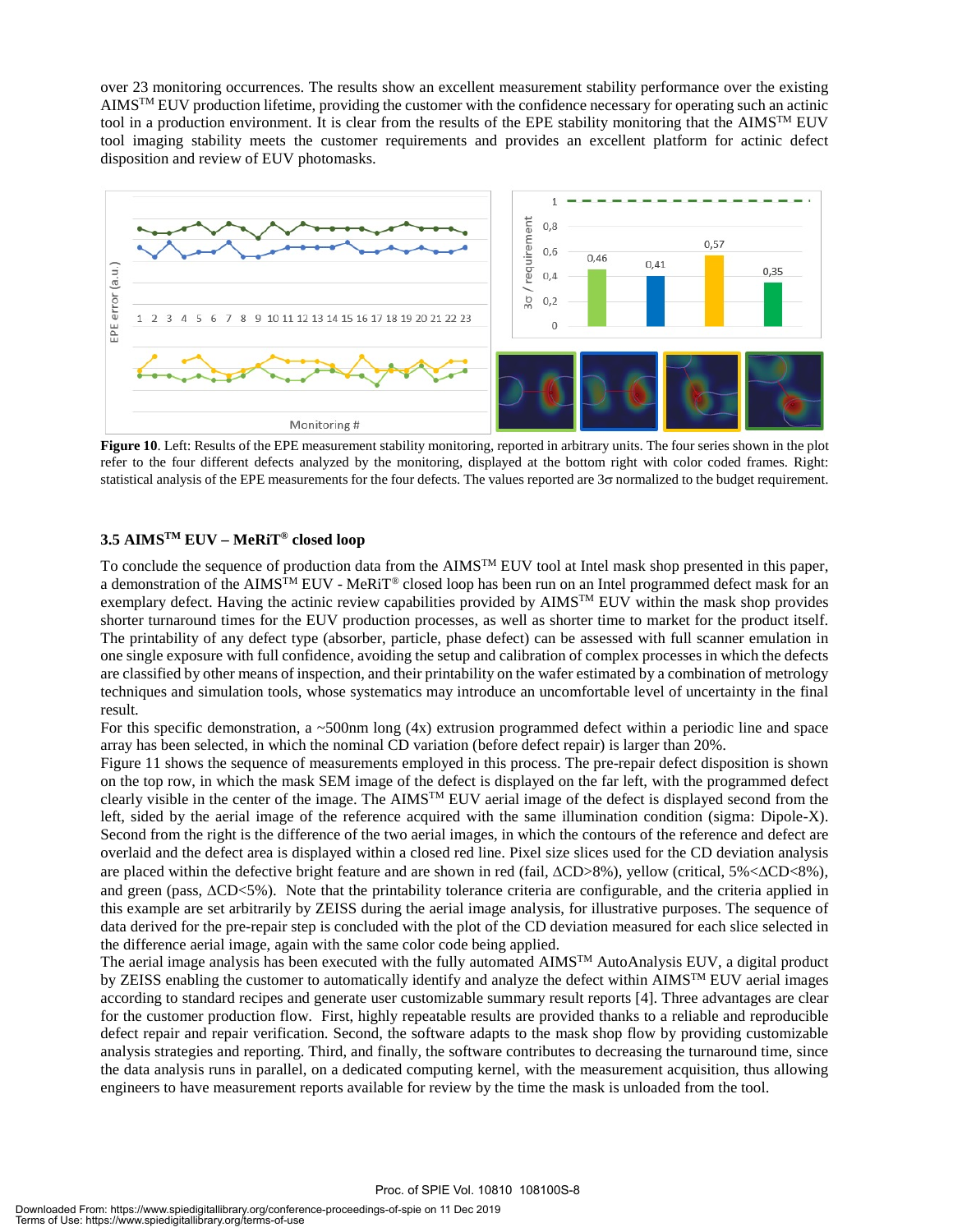

**Figure 11**. Top row: pre-repair loop. Bottom row: post-repair loop. From left to right: mask SEM image, defect and reference aerial images, defect-reference difference aerial image superimposed to both defect and reference contours in which the slices used for CD analysis are shown in red, yellow and green (respectively fail, critical and pass). The right panel in both rows shows plots of the CD deviation (%) of each slice along the vertical line, with the same color code as on the slice placement image.

With all data from the defect review step available, the mask was sent to the MeRiT<sup>®</sup> for repairing the defect with an etch process, following which the mask returned back to AIMSTM EUV to close the loop with the repair verification step. The post repair process steps are displayed in the bottom panel of Figure 11, with the same sequence as for the pre-repair sequence. First from the left, the mask SEM image of the repaired defect location is displayed, showing some residual etch process charging effects near the defective region which are visibly noticeable within the SEM image and which may contribute to the intensity measured in the aerial image. Next, the post repair aerial image of the defect shows a somewhat not ideally straight line, when compared to the same reference acquired for the prerepair loop. This is confirmed by the CD analysis of the aerial image, in which some slices placed within the defective area (tolerance criteria for the post-repair are unchanged) still show some critical value of CD variation between 5% and 8% (see rightmost and second from the right plots in the bottom row of Figure 11). Whereas, an experienced operator might have judged the repair as outside of tolerance, due to the visibly perceivable CD distortion and charging, the AIMS<sup>TM</sup> EUV precisely qualifies the defect printability under scanner illumination conditions. According to the arbitrarily defined tolerance criteria for defect printability setup for this demonstration, the presented repair would be considered successful. The objective of the defect repair is not the replica of the mask structure; its only goal is to create the conditions on the mask so that the defect will not print on wafer [5]. The AIMS<sup>TM</sup> EUV assessment contributes, therefore, to the avoidance of unnecessary loops of repair and inspection metrology (SEM, AFM,…), which will increase mask manufacturing throughput due to their uncertainty in assessing the final wafer printability result.

#### **4. SUMMARY AND OUTLOOK**

In this paper, the performance and stability results of the first  $\text{AIMS}^{\text{TM}}$  EUV system in production at Intel mask shop have been presented. The platform has demonstrated excellent stability and fulfills customer expectations:

- The results obtained at factory and final acceptance are very well comparable and well within the requirements for the acceptance tests.
- The EPE measurements before and after tool startup at customer site show excellent reproducibility.
- The embedded system metrology and EUV optics deliver excellent stability performance.
- The monitoring of the imaging performance in production shows very stable results (consumable swap and service activity included)
- The excellent quality and reproducibility of the  $AIMS^{TM} EUV$  measurements have been demonstrated over time and different mask loads
- The AIMS<sup>TM</sup> EUV system availability since entering production at Intel shows AIMS<sup>TM</sup> EUV uptime larger than 65% on the first months of operation. Upcoming Software upgrades specifically targeted at platform usability will guarantee an increasing tool availability in the near future.